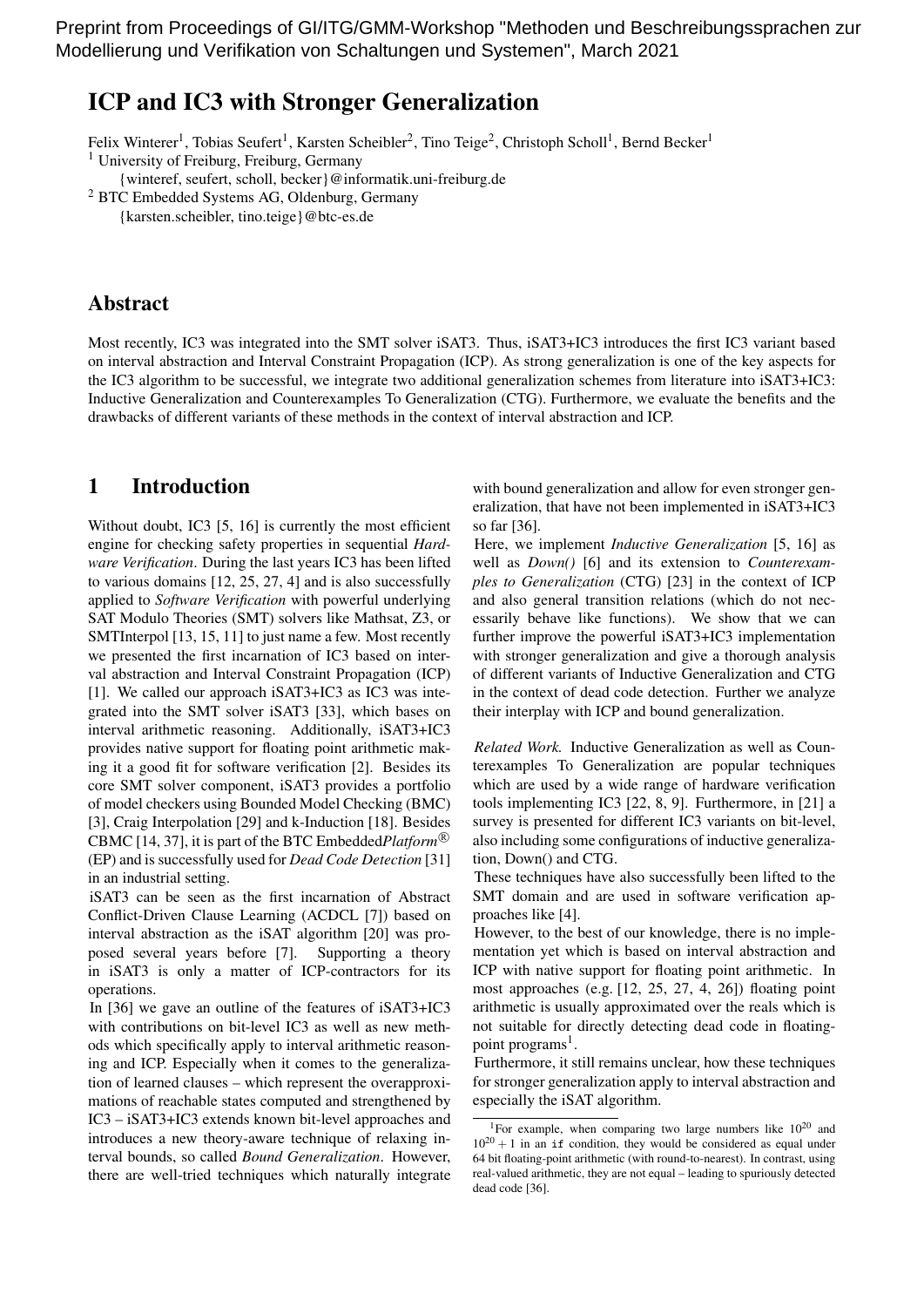*Structure of the paper.* In Section 2 we provide some preliminaries including information about the SMT solver iSAT3 and its already existing IC3 extension. The methods newly integrated into iSAT3+IC3 for stronger generalization are presented in Section 3 and experimentally evaluated in Section 4. Finally, the paper is concluded in Section 5.

# 2 Preliminaries

As this paper is an extension of [36], it uses the same notations and bases on the same preliminaries as well as its contributions. To make this paper stand on its own, we will revisit most of the aspects here.

## 2.1 SAT and Notations

The Boolean satisfiability problem (SAT) is the problem of deciding whether a Boolean formula *F* is satisfiable or not. The Boolean formula *F* is satisfied iff there exists an assignment for its Boolean variables such that *F* evaluates to true. State-of-the-art solvers of the SAT problem build on Conflict-Driven Clause Learning (CDCL) [40] and require the formula to be in conjunctive normal form (CNF). A Boolean formula in CNF is a conjunction of clauses. Clauses are disjunctions of literals, literals represent a Boolean variable or its negation. Any Boolean formula may be transformed to CNF by applying the Tseitintransformation [42].

In this paper we use upper case letters to denote formulas. For literals, we use lower case letters – except *i*, *j*, *k*, *m* and *n* which we use for indices and *x* which we use for non-Boolean variables. We also use lower case letters for *sets* of Boolean variables, e.g.  $\vec{r}$ . Furthermore, we denote clauses by a tilde-decorated lower case letter, e.g. ˜*c*. Similarly, we denote a cube (which is a conjunction of literals) by ˆ*c*. A negated clause is a cube and vice versa. Hence, for simplification, we consider a negated clause  $\neg \tilde{c}$  as a cube containing the negated literals of  $\tilde{c}$  and the other way around. Additionally, when writing  $F(\vec{s})$  we indicate that the formula *F* depends on the Boolean variables from the set  $\vec{s}$ . If the literals of clause  $\tilde{c}$  and cube  $\hat{c}$  belong to the Boolean variables in  $\vec{q}$ , we write  $\tilde{c}(\vec{q})$  and  $\hat{c}(\vec{q})$ .

## 2.2 IC3

We consider the verification of safety properties. Thus, we have to prove that a certain safety property holds on all possible execution paths. This can be reduced to a simple reachability problem. We ask the question: if the system starts in a *safe* or *good* state, is it possible to reach an *unsafe* or *bad* state in a finite number of transition steps?

IC3 [5] is a way to check whether a system can reach a bad state. To achieve this, we encode the states with a set of Boolean variables (denoted by  $\vec{s}$ ). Furthermore, we identify the initial states as well as the transition relation with the predicates  $I(\vec{s})$  and  $T(\vec{s}_i, \vec{s}_{i+1})$  while we represent the set of good safe states with the property  $P(\vec{s})$ . For brevity, we neglect that the transition relation usually considers variables representing inputs as well. Thus, *P* is violated if a bad unsafe state is reached.

To conclude that the bad states are generally unreachable resp. that *P* is proven, we need to find a formula *F* which is a safe inductive invariant, i.e.  $I \implies F, F \implies P$ , and *F*( $\vec{s}_0$ )∧*T*( $\vec{s}_0$ , $\vec{s}_1$ )∧ ¬*F*( $\vec{s}_1$ ) is unsatisfiable.

In order to obtain such an *F*, IC3 [5] builds a sequence of frame formulas  $F_i$  with  $F_0(\vec{s}) = I(\vec{s})$  and  $F_i(\vec{s}) \implies F_{i+1}(\vec{s})$ . Each  $F_i$  is an overapproximation of the good states reachable in up to *i* transition steps. While other SAT-based model checking approaches, like Bounded Model Checking (BMC) [3] or its unbounded extensions (k-Induction [18] and Craig Interpolation [29]), unroll the transition relation, IC3 considers only one transition relation at a time. IC3 explicitly enumerates predecessor states of the unsafe states in a depth-first search manner, and incrementally strengthens the *F<sup>i</sup>* . Thus, compared to BMC, *k*-induction, or Craig Interpolation, IC3 requires much more but less complex solver calls.

Before IC3 starts, the formulas  $I(\vec{s}_0) \wedge \neg P(\vec{s}_0)$  and  $I(\vec{s}_0) \wedge \neg P(\vec{s}_0)$  $T(\vec{s}_0, \vec{s}_1) \wedge \neg P(\vec{s}_1)$  have to be solved to ensure that *P* is not violated in up to one transition step. We present the pseudo-code formulation of IC3 from [36], see also [5].

Procedure MAIN():

- 1.  $F_0(\vec{s}) := I(\vec{s}), F_1(\vec{s}) := P(\vec{s}), i := 1$
- 2. Solve  $F_i(\vec{s}_0) \wedge T(\vec{s}_0, \vec{s}_1) \wedge \neg P(\vec{s}_1)$ 
	- (a) If satisfiable: extract  $\hat{c}(\vec{s}_0)$ , DFS( $\hat{c}, i-1$ )
	- (b) If unsatisfiable:

$$
F_{i+1}(\vec{s}) := P(\vec{s}), \text{ PUSH}(i), i := i+1
$$

3. goto 2.

Procedure DFS( $\hat{c}$ , *i*):

- 1. Solve  $F_i(\vec{s}_0) \wedge \neg \hat{c}(\vec{s}_0) \wedge T(\vec{s}_0, \vec{s}_1) \wedge \hat{c}(\vec{s}_1)$ 
	- (a) If satisfiable and  $i = 0$ : *P* violated, exit
	- (b) If satisfiable and  $i > 0$ : extract  $\hat{e}(\vec{s}_0)$ , DFS( $\hat{e}$ , *i*−1)
	- (c) If unsatisfiable: for all  $j \in \{1, \ldots, i+1\} : F_i(\vec{s}) := F_i(\vec{s}) \wedge \neg \hat{c}(\vec{s})$
- 2. Return

Procedure PUSH(*i*):

- 1.  $j := 1$
- 2.  $f := true$
- 3. For each clause  $\tilde{c}(\vec{s})$  in  $F_i(\vec{s})$  which is not in  $F_{i+1}(\vec{s})$ solve  $F_i(\vec{s}_0) \wedge T(\vec{s}_0, \vec{s}_1) \wedge \neg \tilde{c}(\vec{s}_1)$ 
	- (a) If satisfiable:  $f := false$
	- (b) If unsatisfiable:  $F_{i+1}(\vec{s}) := F_{i+1}(\vec{s}) \wedge \vec{c}(\vec{s})$
- 4. If  $f = true$ : *P* proven, exit
- 5. If  $j < i$ :  $j := j + 1$ , goto 2.
- 6. Return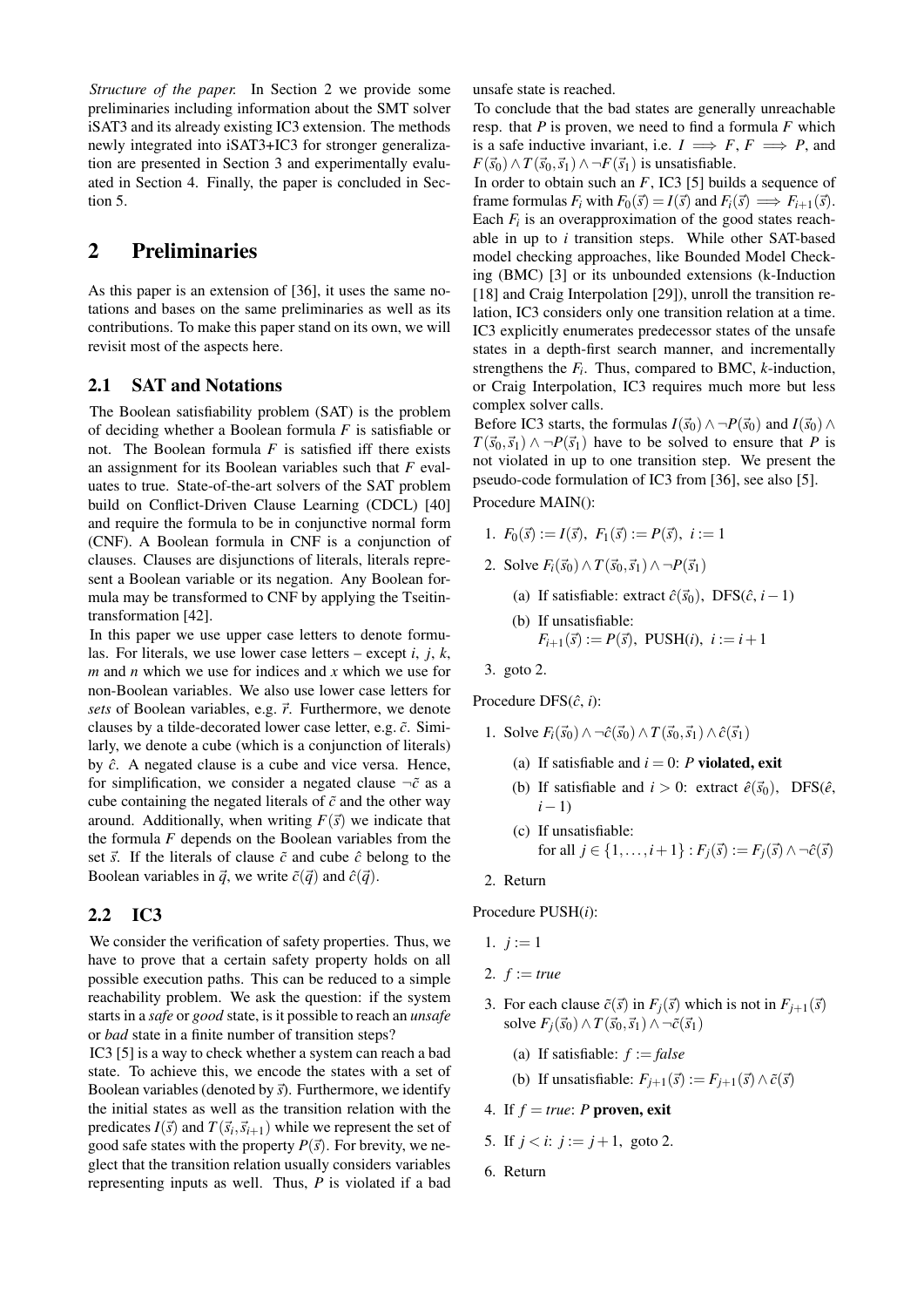IC3 starts in MAIN() with  $i = 1$  and searches  $F_i(\vec{s})$  for a state  $\hat{c}(\vec{s})$  which is able to reach a bad state in one transition step. Such a state is called a *proof obligation*, because we have to prove its unreachability in order to rule out a counterexample. If such a state exists, IC3 performs a depth-first search and recursively checks whether  $\hat{c}(\vec{s})$ has itself a predecessor that is reachable from the initial states  $F_0$ . If this is the case, a counterexample is found and IC3 concludes that the system is unsafe. Otherwise, one or more  $F_i$  are strengthened by adding a clause corresponding to a *blocked cube* which represents a state being unreachable in up to *i* transition steps. In case MAIN() does not find a predecessor, IC3 adds a new frame formula and calls PUSH() in order to push all blocked cubes to higher frames. Furthermore, PUSH() checks whether  $F_j(\vec{s}_0) \wedge T(\vec{s}_0, \vec{s}_1) \wedge \neg F_j(\vec{s}_1)$  is unsatisfiable<sup>2</sup> to prove that *P* can never be violated and the system is safe.

We remark that this is just the basic workflow of IC3. Thus, we neglect details like remembering previously generated proof obligations<sup>3</sup>, pushing blocked cubes already in DFS(), and generalizing states.

Generalization however, is very important for the efficiency of IC3. Instead of enumerating complete assignments to the state variables resp. individual states, IC3 operates on minimal assignments resp. preferably expressive sets of states. This is achieved by generalizing proof obligations as well as blocked cubes. Generalizing blocked cubes is done by removing literals from  $\hat{c}(\vec{s})$  such that  $F_i(\vec{s}_0) \wedge \neg \hat{c}(\vec{s}_0) \wedge T(\vec{s}_0,\vec{s}_1) \wedge \hat{c}(\vec{s}_1)$  stays unsatisfiable<sup>4</sup>.

Regarding the generalization of proof obligations, common bit-level IC3 implementations apply lifting from [32] here. It was first used in the IC3 context by [10]. After the extraction of the state  $\hat{c}$  and its predecessor  $\hat{e}$ , it is checked whether  $\hat{e}(\vec{s}_0) \wedge T(\vec{s}_0, \vec{s}_1) \wedge \neg \hat{c}(\vec{s}_1)$  stays unsatisfiable while removing literals from  $\hat{e}(\vec{s}_0)$ . If the transition relation behaves like a function (or more precisely, is left-total), there exists a successor state for all states. Hence, the formula remaining unsatisfiable implies that each state in  $\hat{e}(\vec{s}_0)$  has a successor in  $\hat{c}(\vec{s}_1)$  – therefore,  $\hat{e}(\vec{s}_0)$  remains a valid proof obligation after removing literals.

## 2.3 iSAT3

iSAT3 is based on modern CDCL-style solvers [40]. Hence it incorporates its standard components, which are (1) a decision heuristics, (2) Boolean Constraint Propagation (BCP) – used to deduce consequences triggered by a current partial assignment to the Boolean variables – and (3) a conflict analysis which derives and learns conflict clauses from assignments unsatisfying at least one clause. The iSAT algorithm [20, 24, 41, 28, 19] lifts this scheme to SAT Modulo Theories (SMT). It does so by implementing Interval Constraint Propagation (ICP) [1] which allows for handling Boolean combinations of *theory atoms*.

Besides Boolean variables, arithmetic reasoning requires additional variable types. iSAT3 supports bounded integerand real-valued variables as well as integers with a fixed bit width [35] and floating-point variables [34].

During the search process the set of possible solutions for these variable types is overapproximated with intervals – i.e. iSAT3 dynamically introduces literals representing the lower and upper bounds of these intervals per variable. These literals are called *simple bound literals*. For example, when introducing the literals  $l_1$  and  $\neg l_2$ with  $l_1 \Leftrightarrow (x \ge 5)$  and  $l_2 \Leftrightarrow (x > 7)$ , this restricts the value range of variable  $x$  to the interval  $[5,7]$ .

Therefore, the solver core of iSAT3 still operates on literals as a CDCL-style SAT solver, but additionally keeps a connection between simple bound literals and their theory variables. Hence, clauses containing such literals exclude *hyper-boxes* from the search space. Furthermore, the theory atoms are decomposed using a Tseitin-like transformation of arithmetic operations. The transformation introduces an auxiliary variable and assigns it to the result of each arithmetic operation.

Deduction of the consequences for each supported operation is conducted by the so called ICP-contractor. It generates new clauses and simple bound literals by overapproximating the behavior of an operator in interval arithmetic. For example, for  $x_1 \in [0,9]$ ,  $x_2 \in [5,7]$ ,  $x_3 \in [1,3]$  and the primitive constraint  $x_1 = x_2 + x_3$  the deduction  $((x_2 \geq 5) \land (x_3 \geq 1)) \implies (x_1 \geq 6)$  can be performed [36]. Support for new operations is just a matter of adding new ICP-contractors to iSAT3.

Therefore iSAT3 differs from standard CDCL-style solvers by adding the following modifications to the basic building blocks [36]:

- 1. The decision heuristics is adapted to besides deciding existing literals – perform interval splits by dynamically generating new simple bound literals and deciding them. For instance, having  $x \in [0, 9]$ , iSAT3 can introduce a literal *l* with  $l \Leftrightarrow (x > 5)$ . If iSAT3 decides  $\neg l$ , we have  $x \in [0, 5]$ .
- 2. ICP supplements BCP as an additional deduction mechanism to provide currently necessary clauses and simple bound literals. Once these are determined, BCP is able to carry on. Furthermore, so called *bound-implication clauses* are generated lazily. These clauses encode implications between simple bound literals belonging to the same theory variable, e.g.  $(¬(x > 7) ∨ (x \ge 5)).$
- 3. Similar to CDCL-style solvers a 1UIP [43] conflict analysis is performed by analyzing the implication graph.

## 2.4 iSAT3+IC3

iSAT3 maps the interval bounds of each theory variable to simple bound literals. Thus, it encodes the values of

<sup>&</sup>lt;sup>2</sup>This check exploits that it is possible to rewrite  $\neg F_j(\vec{s}_1)$  to a disjunction of negated clauses. Hence,  $F_i(\vec{s}_0) \wedge T(\vec{s}_0, \vec{s}_1) \wedge \neg \tilde{c}(\vec{s}_1)$  can be solved for each negated clause to check it individually. If all these solver calls are unsatisfiable,  $F_j(\vec{s}_0) \wedge T(\vec{s}_0, \vec{s}_1) \wedge \neg F_j(\vec{s}_1)$  is unsatisfiable as well.

<sup>&</sup>lt;sup>3</sup>This allows counterexamples with more transition steps than the current number of frame formulas to be found.

<sup>&</sup>lt;sup>4</sup>In IC3,  $F_0(\vec{s}) = I(\vec{s})$  and  $F_i(\vec{s}) \implies F_{i+1}(\vec{s})$  have to be maintained. Thus, to avoid excluding states contained in  $I(\vec{s})$ , an *ungeneralization* might be required.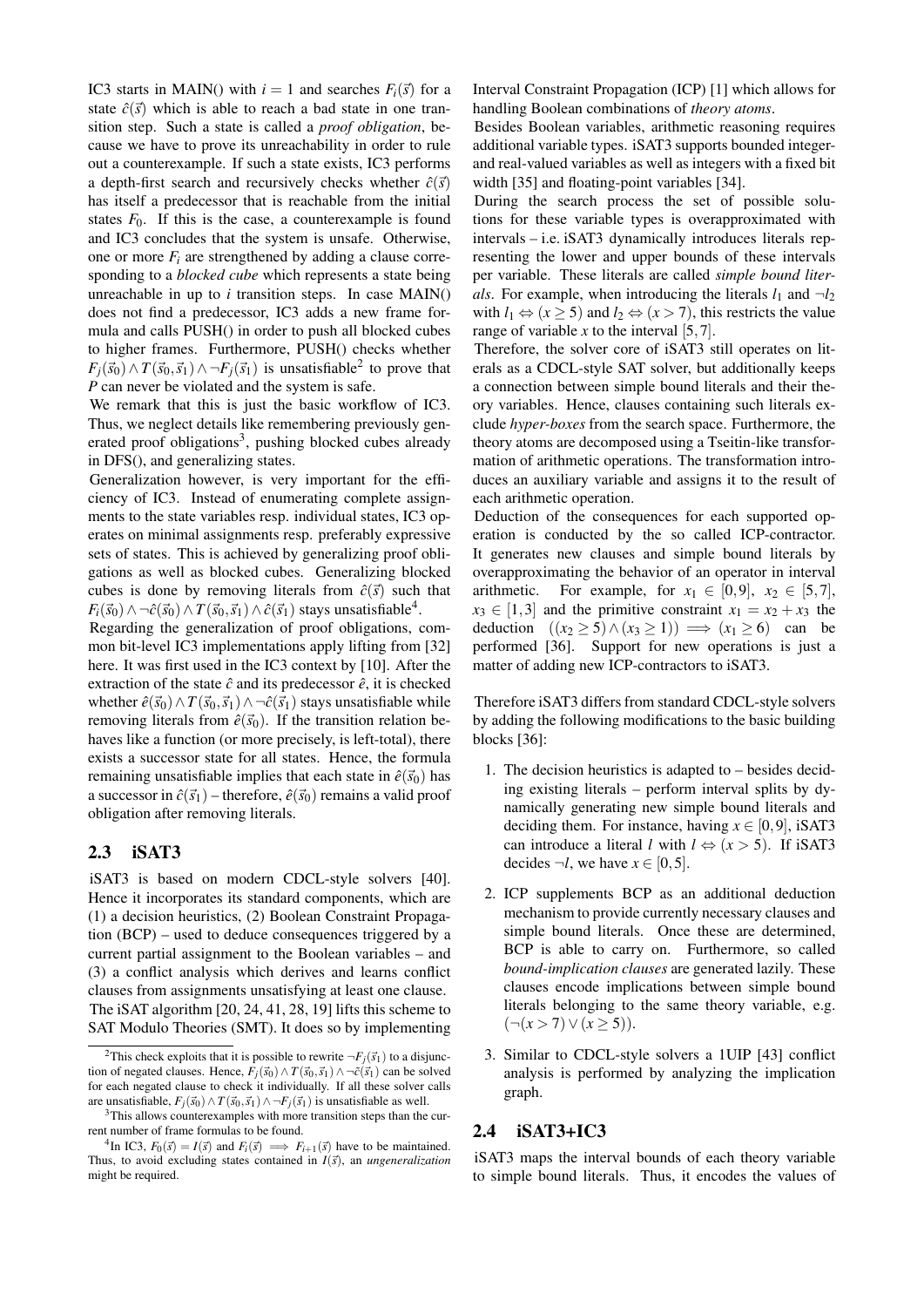the theory state variables by a set of literals. This enables iSAT3 to perform literal-based IC3 in the same manner as described in Section 2.2.

Therefore iSAT3+IC3 [36] effectively incorporates known aspects of IC3 from SAT-based bit-level model checking with new elements which adapt IC3 to interval arithmetic and ICP.

### 2.4.1 Literal Rotation and Literal Dropping

For the generalization of blocked cubes we consider the following unsatisfiable formula:  $F_i(\vec{s}_0) \wedge \neg \hat{c}(\vec{s}_0) \wedge T(\vec{s}_0, \vec{s}_1) \wedge \hat{c}(\vec{s}_1)$ . The inclusion of  $\neg \hat{c}(\vec{s}_0)$  in the formula can be interpreted as bounded inductive reasoning [16] which even allows non-monotone reductions. This means that if a solver call with a cube *c*ˆ having *n* literals is satisfiable, it might become unsatisfiable again with  $n - 1$  literals (see Section 3.1 for further discussion). The original iSAT3+IC3 leaves  $\neg \hat{c}(\vec{s}_0)$ unchanged performing only monotone reductions [36].

Bit-level approaches like [16, 38] exploit the fact that their underlying SAT-solver provides them with a so called final conflict clause resp. some kind of unsatisfiable core under the assumption  $\hat{c}(\vec{s}_1)$ . However, this core is only minimal wrt. the order by which the assumption literals from  $\hat{c}(\vec{s}_1)$ are assigned before applying BCP.

In [16] for instance, the SAT solver MiniSat [17] is used which assigns all assumption literals before applying BCP. In contrast, iSAT3+IC3 performs so-called pseudodecisions for each unassigned assumptions literal individually executing BCP after each such decision. Thus, it might happen that MiniSat is not able to detect as many redundant literals as the pseudo-decision based approach of iSAT3+IC3.

We revisit the motivational example from [36]. We consider the list of assumption literals  $(l_1, l_2)$  and the following formula (with clause numbers in superscripts):

$$
(\neg l_1 \lor l_3)^{(1)} \land (\neg l_1 \lor l_4)^{(2)} \land (\neg l_1 \lor l_5)^{(3)} \land (\neg l_5 \lor \neg l_6)^{(4)}
$$
  

$$
\land (\neg l_2 \lor l_6)^{(5)} \land (\neg l_3 \lor \neg l_4 \lor l_6)^{(6)}
$$

We first consider the case that  $l_1$  and  $l_2$  are assigned together. Thus, the clauses  $(1)$ ,  $(2)$ ,  $(3)$  and  $(5)$  become unit. Using BCP, the literals  $l_3$ ,  $l_4$ ,  $l_5$  and  $l_6$  are deduced leading to a conflict in clause (4). Analyzing the implication graph would reveal  $l_1$  and  $l_2$  to be responsible for the conflict while in fact  $l_2$  is redundant. However, if only  $l_1$  is assigned and BCP is applied directly afterwards, clause (6) is involved to provoke a conflict in  $(4)$  which reveals  $l_2$  to be redundant using pseudo-decisions. But the success of this approach depends on the order of the assumption literals. When using the order  $(l_2, l_1)$  it again seems that  $l_2$  is essential for the conflict. Thus, to exploit this advantage, iSAT3+IC3 rotates the (initially pseudo-randomly shuffled) order of the assumption literals and performs multiple checks.

We present the details of *literal rotation* regarding an unsatisfiable formula *G* – with *G* =  $F_i(\vec{s}_0)$  ∧ ¬ $\hat{c}(\vec{s}_0)$  ∧  $T(\vec{s}_0, \vec{s}_1) \wedge \hat{c}(\vec{s}_1)$  and  $\hat{c}(\vec{s}_1)$  as the initial assumption literals – using the algorithm introduced in [36]:

- 2. *G* was already solved and is known to be unsatisfiable under the assumption literals  $(l_1, \ldots, l_n)$ . Thus, there exists an unsatisfied *l<sup>i</sup>* being assigned by BCP, i.e. the pseudo-decision of *l<sup>i</sup>* failed.
- 3. As there might be more than one unsatisfied assumption literal, consider the decision levels of these unsatisfied literals and select a literal *l<sup>j</sup>* which was assigned on the lowest decision level.
- 4. Traverse the implication graph backwards to determine all pseudo-decisions  $(l'_1, \ldots, l'_m)$  which are responsible for  $l_j$  being unsatisfied (this is similar to determining the final conflict-clause).
- 5. Use  $(l_j, l'_1, \ldots, l'_m)$  as new list of assumption literals.
- 6.  $k := k + 1$ , if  $k < m + 1$ : solve *G*, goto 2.
- 7. Return  $(l_j, l'_1, \ldots, l'_m)$

Determining whether formula *G* is unsatisfiable (first solver call) might be quite expensive. In contrast, the following solver calls performed during literal rotation are much cheaper in general because no regular decisions but only up to  $m + 1$  pseudo-decisions are performed in each iteration [36].

Literal rotation does not necessarily find a minimum number of required assumption literals. Firstly, it leaves  $\neg \hat{c}(\vec{s}_0)$ untouched (see Section 3.1 for further explanations) and secondly there might remain constellations which require literal dropping in order to gain further knowledge to detect an assumption literal as redundant [36].

*Literal dropping* – in opposition to literal rotation – means that we remove a literal *l* from cube  $\hat{c}(\vec{s})$  in the assumptions and check whether the solver call is still unsatisfiable. If this is the case, we remove the literal, if not, we keep it and undo its removal. We remark, that the original iSAT3+IC3 implementation always operates on the same formula, i.e. during literal dropping, it only alters the assumptions with cube  $\hat{c}(\vec{s})$  and not its clause  $\neg \hat{c}(\vec{s})$ .

## 2.4.2 Literal Rotation with Bound Generalization

While the techniques from above also apply to the Boolean case, iSAT3+IC3 is still theory-aware and is able to complement bit-level generalization techniques by so called *Bound Generalization* [36]. If it is not possible to simply remove a simple bound literal *l* from a cube ˆ*c*, iSAT3+IC3 tries to replace *l* by a simple bound literal *l'* which represents a weaker bound, e.g. replacing ( $x \le 5$ ) with ( $x \le 9$ ). In this case, the number of assumption literals does not change. Nevertheless, the hyper-box represented by the cube of assumption literals was still enlarged by bound generalization.

iSAT3+IC3 integrates bound generalization into literal rotation as the rotation offers the chance to generalize every essential simple bound literal. When an unsatisfied assumption literal  $l_j$  is considered and it happens to be a simple bound literal, it is checked if  $l_j$  was assigned because of a bound-implication clause (cf. Section 2.3). If this is the case and  $(b \vee \neg l_i)$  is such a clause, then *b* represents a weaker upper (lower) bound than  $l_i$  due to the nature

1.  $k := 0$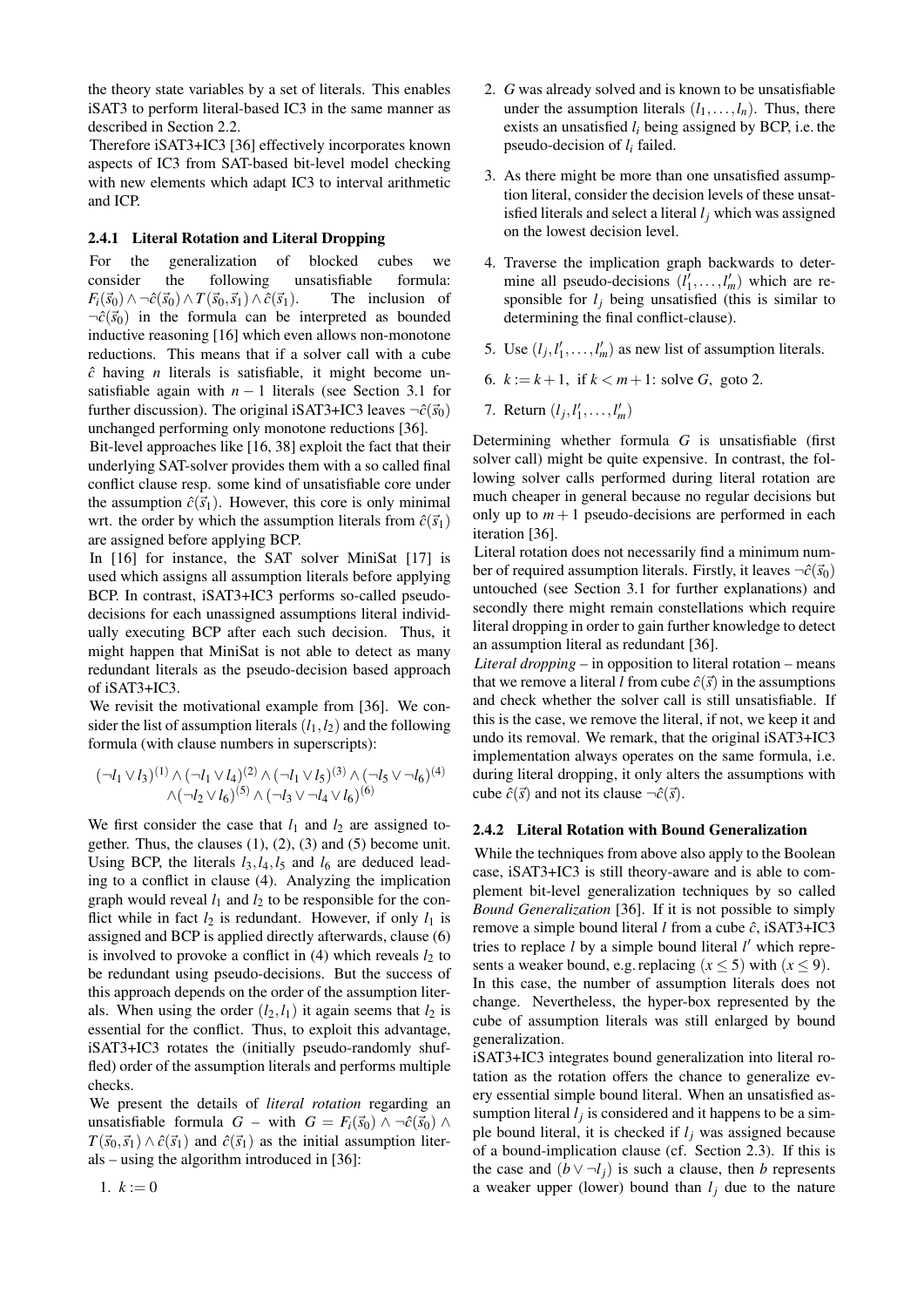of bound implications. The assumption literals  $(l'_1, \ldots, l'_m)$ imply  $\neg b$  which is why the assumption literal  $l_i$  can be replaced with *b*, the weakest possible bound still causing a conflicting pseudo-decision.

#### 2.4.3 Ungeneralizing Blocked Cubes

Because of  $F_0(\vec{s}) = I(\vec{s})$  and  $F_i(\vec{s}) \implies F_{i+1}(\vec{s})$  it is not allowed to strengthen an  $F_i$  with a blocked cube which excludes an initial state.

iSAT3+IC3 does not prevent generalization which excludes initial states<sup>5</sup> beforehand, but much rather "repairs" generalized cubes which intersect with the initial states.

If  $\hat{c}(\vec{s})$  is the original blocked cube and  $\hat{c}'(\vec{s})$  the generalized version of it, then by construction  $\hat{c}(\vec{s})$  never contains an initial state. Therefore,  $I(\vec{s}) \wedge \hat{c}(\vec{s})$  is always unsatisfiable. By applying the generalization techniques from above, iSAT3+IC3 extracts a minimal set of literals from  $\hat{c}(\vec{s})$  which are responsible for making it disjoint from  $I(\vec{s})$ , appends them to  $\hat{c}'(\vec{s})$  and therefore ungeneralizes it just as much such that it doesn't violate initiation anymore.

### 2.4.4 Generalizing Blocked Cubes

Here, we refine step 1c) of procedure DFS from Section 2.2. The iSAT3+IC3 approach applies the following algorithm, when attempting to generalize a blocked cube  $\hat{c}$ for which  $F_i(\vec{s_0}) \wedge \neg \hat{c}(\vec{s_0}) \wedge T(\vec{s_0}, \vec{s_1}) \wedge \hat{c}(\vec{s_1})$  has been unsatisfiable beforehand. The procedure tries to propagate  $\hat{c}$  into the highest frame (with the maximum index) in which it still can be proven unreachable. After each UNSAT call to the solver, we call *ANALYZE* to extract a minimal conflicting set of  $\hat{c}(\vec{s_1})$  literals by using literal rotation with bound generalization (see Section 2.4.2). Optionally, iSAT3+IC3 is able to do further literal dropping (without inductive generalization).

Furthermore,  $\hat{c}(\vec{s_1}) = l_1 \wedge \ldots \wedge l_n$  and we assume that cube  $\hat{c}(\vec{s_1})$  is passed by assumptions to the iSAT3 solver core:

Procedure *GENERALIZE*( $\hat{c}$ , *i*):

- 1.  $\hat{c}_{\text{old}}(\vec{s}) = \hat{c}(\vec{s})$
- 2. While  $(F_i(\vec{s_0}) \wedge \neg \hat{c}_{old}(\vec{s_0}) \wedge T(\vec{s_0}, \vec{s_1}) \wedge \hat{c}(\vec{s_1})$  UNSAT and *i* smaller than the number of frames)
	- (a)  $ANALYZE(\hat{c})$ ;
	- (b) If (*performLiteralDropping*)

For each literal *l* in  $\hat{c}(\vec{s_1})$ :  $\hat{c}'(\vec{s_1}) := \hat{c}(\vec{s_1}) \setminus \{l\};$ If  $(F_i(\vec{s_0}) \wedge \neg \hat{c}_{old}(\vec{s_0}) \wedge T(\vec{s_0}, \vec{s_1}) \wedge \hat{c}'(\vec{s_1}))$  is UNSAT):  $\hat{c}(\vec{s}) := \hat{c}'(\vec{s});$ 

(c)  $i := i + 1$ ;

Procedure  $ANALYZE(\hat{c}$  (reference)):

1. Rotate and minimize assumption literals  $\hat{c}$  iteratively according to Section 2.4.1 wrt. an unsatisfied assumption literal  $l_j$  on the lowest decision level;

- 2. If  $(l_j$  is a simple bound literal): Replace  $l_j$  by the weakest bound *b* which still causes a conflicting pseudo-decision (see Section 2.4.2);
- 3. If  $(\hat{c} \land I)$ : Ungeneralize  $\hat{c}$  according to Section 2.4.3;

We remark, that cube  $\hat{c}$  is passed to *ANALYZE* by reference. The Boolean flag *performLiteralDropping* indicates whether literal dropping is used.

#### 2.4.5 Generalizing Proof Obligations with GeNTR

Since iSAT3+IC3 operates on general transition relations and not exclusively on functions, it is not possible to use a lifting call  $\hat{e}(\vec{s}_0) \wedge T(\vec{s}_0, \vec{s}_1) \wedge \neg \hat{c}(\vec{s}_1)$  to generalize proof obligation cube  $\hat{e}(\vec{s}_0)$ . Therefore, iSAT3+IC3 uses *Generalization with a Negated Transition Relation* (GeNTR).

It is obvious that, if a satisfying assignment for a formula *G* is conjoined to  $\neg G$ , the resulting formula is unsatisfiable. Therefore, since  $\hat{e}(\vec{s}_0) \wedge \hat{c}(\vec{s}_1)$  is a satisfying assignment for  $\hat{e}(\vec{s}_0) \wedge T(\vec{s}_0, \vec{s}_1) \wedge \hat{c}(\vec{s}_1)$ , the formula  $\hat{e}(\vec{s}_0)$  ∧ ¬*T*( $\vec{s}_0$ , $\vec{s}_1$ ) ∧  $\hat{c}(\vec{s}_1)$  is unsatisfied.

Via literal rotation iSAT3+IC3 extracts from  $\hat{e}(\vec{s}_0)$  a reduced proof obligation cube based on this unsatisfiable call.

#### 2.4.6 A Symbiosis of *k*-Induction and IC3

Another specialty of iSAT3+IC3 is an extension built to counteract state enumeration in the strengthening phase of IC3.

iSAT3+IC3 uses a dynamic suffix length, which means that if the IC3 algorithm gets "stuck" while enumerating states, iSAT3+IC3 employs a target enlargement and searches bad states with more than just a single unrolling of the transition relation [36].

iSAT3+IC3 decides the suffix length based on a heuristic approach. If too many proof obligations are encountered without any progress, i.e. the number of open time frames remains at some value *k*, iSAT3+IC3 aborts, starts over from scratch, and searches bad states with an unrolling of *k* instances of the transition relation.

# 3 iSAT3+IC3 with Stronger Generalization

As stated in Section 2.2 the generalization of clauses resp. blocked cubes in IC3 is of utmost importance. The approach of iSAT3+IC3 maps interval bounds of non-Boolean theory variables to simple bound literals and therefore iSAT3+IC3 can use all generalization techniques which apply to the original bit-level IC3 algorithm [5]. However, iSAT3+IC3 is still theory-aware and is able to complement bit-level generalization techniques by so called *Bound Generalization* (see Section 2.4.2).

In [36] common and well-tried bit-level generalization techniques for IC3 have not been implemented yet. In the following we briefly describe the most successful techniques being *Inductive Generalization* [16, 5] which can be further extended by the *Down()* algorithm [6] as well as the notion of *Counterexamples To Generalization (CTG)*.

<sup>&</sup>lt;sup>5</sup>For all blocked cubes  $\hat{c}(\vec{s})$  it has to hold that  $I(\vec{s}) \implies \neg \hat{c}(\vec{s})$ .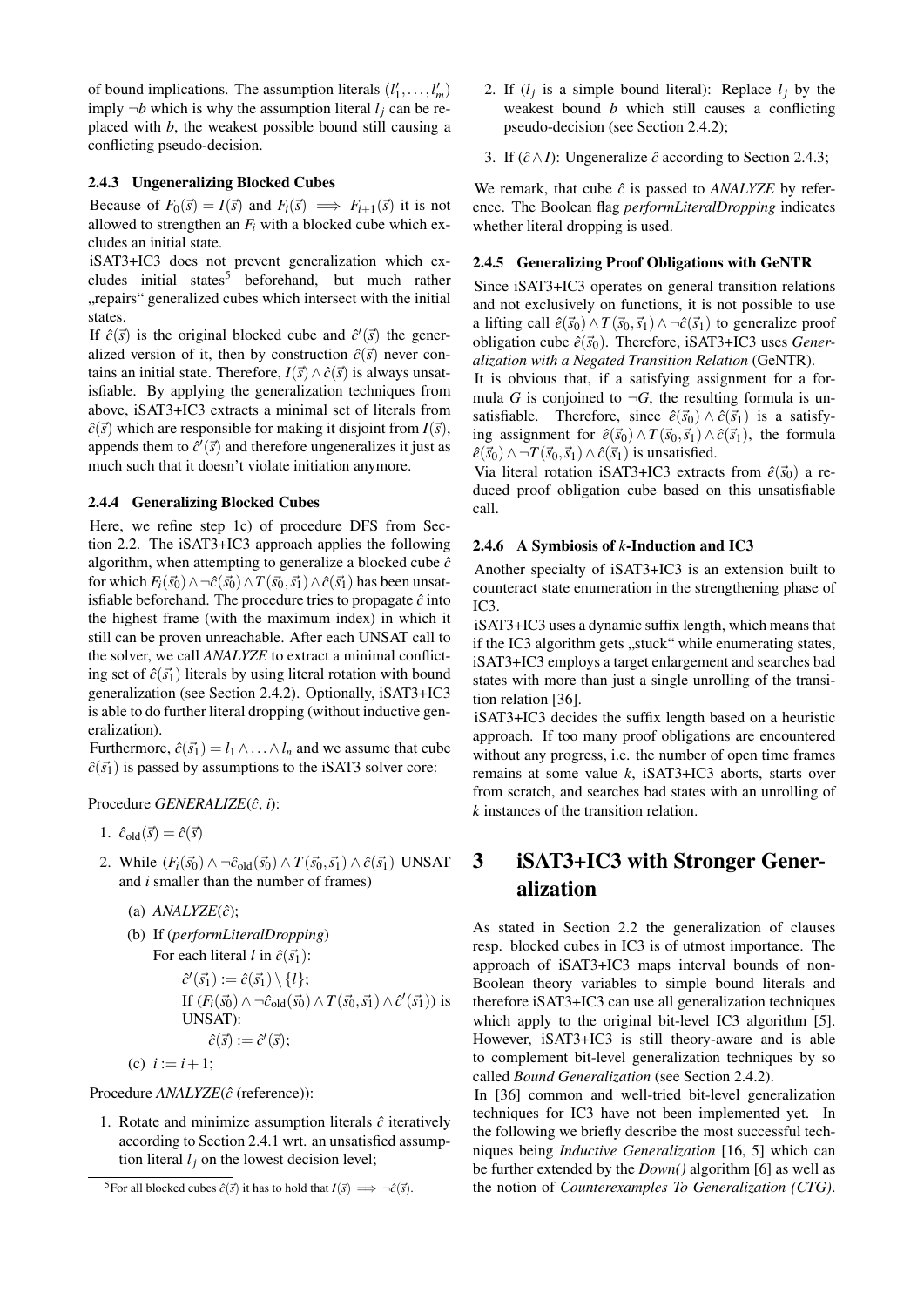We extend  $iSAT3+IC3$  by integrating these into its existing generalization procedure for blocked cubes (see Section 2.4.4).

## 3.1 Inductive Generalization

As discussed in Section 2.2 IC3 tries to prove that the clause  $\neg \hat{c}(\vec{s})$  is inductive relative to some  $F_i$  by calling the solver with

$$
F_i(\vec{s_0}) \wedge \neg \hat{c}(\vec{s_0}) \wedge T(\vec{s_0}, \vec{s_1}) \wedge \hat{c}(\vec{s_1})
$$
\n(1)

The term *inductive relative* to  $F_i$  means, that  $\neg \hat{c}(\vec{s}_0) \land \hat{c}(\vec{s}_i)$  $F_i(\vec{s}_0) \wedge T(\vec{s}_0, \vec{s}_1) \implies \neg \hat{c}(\vec{s}_1)$  which is exactly the case if the Formula 1 is unsatisfiable. Note that for inductiveness,  $F_0 \implies \neg \hat{c}$  has to hold. However, it holds by construction and has to be respected when generalizing  $\hat{c}$  further.  $F_0 \implies F_i$  is an invariant of IC3.

For the correctness of IC3 it is sufficient to just call

$$
F_i(\vec{s_0}) \wedge T(\vec{s_0}, \vec{s_1}) \wedge \hat{c}(\vec{s_1})
$$
 (2)

because if there is no transition from  $F_i$  to  $\hat{c}(\vec{s_1})$  there is also none from  $F_i \wedge \neg \hat{c}(\vec{s_0})$ . Confining  $F_i$  to just the  $\neg \hat{c}(\vec{s_0})$  states though has the advantage, that the query from Formula 1 is more likely to be UNSAT than Formula 2.

More importantly if we drop literals from cube  $\hat{c}(\vec{s})$  and therefore make it weaker, the clause  $\neg \hat{c}(\vec{s})$  gets stronger. If the call remains UNSAT, the literal can be removed and the cube is generalized. The formula has non-monotone behavior in terms of UNSAT resp. SAT results of the solver. If Formula 1 is SAT, it is not necessarily true that it will remain SAT if we remove further literals. However,  $\neg \hat{c}(\vec{s}) \wedge F_i(\vec{s})$  will always remain stronger than just  $F_i(\vec{s})$ . Thus, we can conclude that it is beneficial to use Formula 1 when generalizing  $\hat{c}(\vec{s})$ .

#### 3.1.1 Inductive Generalization with Literal Dropping

Of course if inductive generalization is combined with iterative literal dropping (as we do here), the resulting cube is not necessarily minimum but only minimal wrt. to the chosen literal order. Literal dropping means that we remove a literal *l* from cube  $\hat{c}(\vec{s}_1)$ , i.e.  $\hat{c}'(\vec{s}_1) = \hat{c}(\vec{s}_1) \setminus \{l\}$ , and call the solver on

$$
F_i(\vec{s_0}) \wedge \neg \hat{c}'(\vec{s_0}) \wedge T(\vec{s_0}, \vec{s_1}) \wedge \hat{c}'(\vec{s_1}) \tag{3}
$$

We remark that we also remove the literal from the clause, meaning that – in opposition to prior literal dropping in iSAT3+IC3 – we use  $\neg \hat{c}'(\vec{s_0})$  instead of  $\neg \hat{c}(\vec{s_0})$  as in Section 2.4.4. If the solver call is still unsatisfiable, we are allowed to remove *l*, if not, we have to undo its removal.

Furthermore, when we also remove literals from the clause  $\neg \hat{c}(\vec{s})$ , there are exponentially many possible literal orders, because due to the aforementioned non-monotonicity, we may probe subsets of literals of  $\hat{c}(\vec{s})$  in a row in order to turn SAT results to UNSAT.

It is easy to see, that the properties from above directly apply to the idea of *Bound Generalization*, i.e. replacing simple bound literals by one of their weaker counterparts.

#### 3.1.2 The Down() Algorithm

The authors of [6] propose an extension to standard literal dropping which is called *Down()*. As in standard literal dropping from Section 3.1.1, the *Down()* algorithm removes a literal  $\hat{c}'(\vec{s}_1) = \hat{c}(\vec{s}_1) \setminus \{l\}$  and checks for predecessors by solving Formula 3. However, if the result is satisfiable, it does not just conclude that we can not remove the literal and moves on, but much rather extracts a satisfying assignment  $d(\vec{s}_0)$  from Formula 3 and applies  $\hat{c}'(\vec{s}_1) = \hat{c}'(\vec{s}_1) \sqcup \hat{d}(\vec{s}_1)$ . The  $\sqcup$ -operator computes a so called *join* which is an overapproximation of the union by leaving only the literals in  $\hat{c}(\vec{s}_1)$  which also occur in  $\hat{d}(\vec{s}_1)$ . Again Formula 3 is solved until the result is unsatisfiable or the result of the join intersects with the initial states. In the unsatisfiable case, the joined cube  $\hat{c}'(\vec{s}_1)$  is unreachable from  $F_i(\vec{s_0}) \wedge \neg \hat{c}'(\vec{s_0})$  and we can proceed with literal dropping. In the case that  $\hat{c}'(\vec{s})$  intersects with the initial states, we discard  $\hat{c}'(\vec{s})$  and proceed with the removal of another literal from  $\hat{c}(\vec{s})$ .

Thus, the *Down()* algorithm aggressively tries to make a non-inductive clause inductive. It does so by excluding at least one reason (here  $\hat{d}(\vec{s})$ ) for non-inductiveness from the clause  $\neg \hat{c}'(\vec{s})$  resp. including it into the reachable cube  $\hat{c}'(\vec{s})$ . When we check for inductiveness again, we may succeed or eventually have increased  $\hat{c}'(\vec{s})$  too much, such that it intersects with the initial states – in this case, our attempt failed and we have to roll back. An algorithmic and more detailed description of the approach is presented in Section 3.4.

We remark, that *joining*, i.e. creating an overapproximation of the union of  $\hat{c}(\vec{s})$  and  $\hat{d}(\vec{s})$  within bit-level IC3 is done by taking all common literals. Interval arithmetic complicates things here a bit: To "join" we take all common literals. However, to achieve a preferably precise theory-aware approximation, we consider the theory variables as well. For all theory variables for which both cubes share simple bound literals with the same polarity, we always take the weaker bound. We remark that for simple bounds it is determined by the polarity of the literal whether we have an upper bound or a lower bound. Thus, if both cubes contain an upper bound for variable *x*, we take the weaker upper bound and vice versa for lower bounds.

## 3.2 Counterexamples To Generalization (CTG)

A major insight from [23] was to put even more effort into the generalization of learned clauses (blocked cubes). We again consider the solver call with formula  $F_i(\vec{s_0}) \wedge \neg \hat{c}(\vec{s_0}) \wedge T(\vec{s_0}, \vec{s_1}) \wedge \hat{c}(\vec{s_1})$  which resolves to UN-SAT iff. cube  $\hat{c}(\vec{s_1})$  is unreachable from  $F_i(\vec{s_0}) \wedge \neg \hat{c}(\vec{s_0})$ within one step.

As before, we assume that we have arrived at a cube  $\hat{c}'(\vec{s}_1)$ by removing literal *l* from  $\hat{c}(\vec{s}_1)$ , i.e.  $\hat{c}'(\vec{s}_1) = \hat{c}(\vec{s}_1) \setminus \hat{c}$  $\{l\}$ . We further assume that now  $\hat{c}'(\vec{s}_1)$  is reachable from  $F_i(\vec{s}_0) \wedge \neg \hat{c}'(\vec{s}_0)$ , i.e. Formula 3 is SAT. This means, that either the overapproximation  $F_i(\vec{s})$  is to weak to prove that  $\hat{c}'(\vec{s})$  is unreachable in up to  $i+1$  steps or that it really is reachable from the initial states.

[23] test whether the former is the case by applying the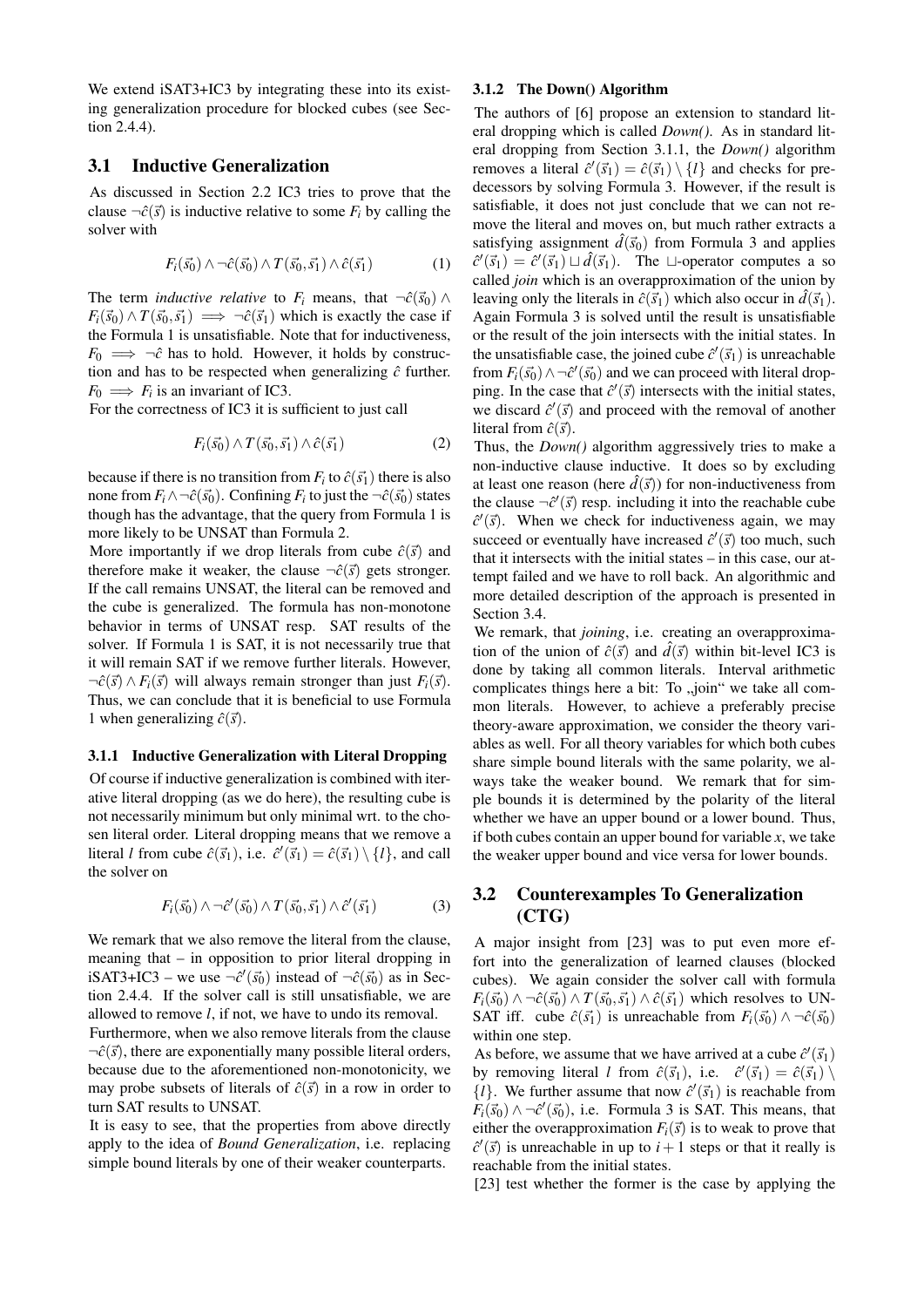following algorithm which builds on the *Down()* algorithm described in Section 3.1.2. We extract the  $F_i(\vec{s}_0)$ predecessor, and thus the CTG, of  $\hat{c}'(\vec{s}_1)$  from the solver and call it  $\hat{d}(\vec{s})$ . We try to block  $\hat{d}(\vec{s})$  from the state space by calling  $F_{i-1}(\vec{s_0}) \wedge \neg \hat{d}(\vec{s_0}) \wedge T(\vec{s_0}, \vec{s_1}) \wedge \hat{d}(\vec{s_1})$ . If this succeeds, Formula 3 is checked again and so on, until all CTGs are ruled out – then we stop and cube  $\hat{c}'(\vec{s})$  may be blocked. If not, similar to *Down*(), we enlarge  $\hat{c}'(\vec{s})$  by joining (convex overapproximation of the union)  $\hat{c}'(\vec{s})$  with its CTG  $d(\vec{s})$  and check Formula 3 again. As in *Down()* we stop and roll back, if the joined cube  $\hat{c}'(\vec{s})$  intersects with the initial states. An algorithmic and more detailed description of the approach is presented in Section 3.4.

It is also possible to skip the *join* after a CTG has been discovered and has not been proven unreachable. We can either conclude that *l* can not be removed from  $\hat{c}(\vec{s})$  or try to recursively block the CTG in the depth first search (DFS, see Section 2.2) manner of the standard IC3 algorithm.

#### Generalizing CTGs

All CTG cubes  $\hat{d}(\vec{s})$  result from a satisfying assignment of a formula  $F_i(\vec{s_0}) \wedge \neg \hat{c}'(\vec{s_0}) \wedge T(\vec{s_0}, \vec{s_1}) \wedge \hat{c}'(\vec{s_1})$ . Thus generalizing CTGs can be done with the same methods as generalizing proof obligations, specifically it is possible to apply GeNTR (see Section 2.4.5). There is a subtle difference though: Assuming cube  $\hat{d}(\vec{s})$  were a proof obligation, it is most crucial to preserve that for every  $\hat{d}(\vec{s})$ -state there is a sequence which leads the system into an unsafe  $\neg P(\vec{s})$ state. Otherwise, we could encounter a spurious counterexample. However, since *T* does not necessarily represent a function, we cannot apply Lifting [32, 10] to proof obligations but have to stick to less aggressive GeNTR.

For CTGs though, it is not as important to only include states into  $\hat{d}(\vec{s})$  which really are predecessors of  $\hat{c}'(\vec{s})$ . Having a non-predecessor state in  $\hat{d}(\vec{s})$  can only result in wrongfully disallowing the removal of a literal *l* from cube<sup>6</sup>  $\hat{c}(\vec{s})$ . This means that we still overapproximate the reachable states and do not violate any IC3 invariant. Also, joins could lead to larger state sets which are however independently checked for reachability from *F<sup>i</sup>* afterwards and their respective clause is only learned if this check succeeds.

Hence, for generalization of CTGs we are allowed to use (more aggressive) Lifting as well as (predecessor-relation preserving) GeNTR. In Section 4 we compare both versions.

#### 3.3 Including Bound Generalization

As discussed in Section 2.4.2, iSAT3+IC3 is able to relax interval bounds if it is not able to remove an entire literal. This technique goes hand in hand with the bitlevel generalization techniques from above. At any place, where we remove a literal and check for inductiveness, it is also sound to replace a simple bound literal with a weaker bound.

Furthermore, bound generalization also integrates with literal rotation and can therefore be applied during the

search for a minimal unsatisfiable core after an unsatisfiable solver call.

## 3.4 Overall Approach

Here we present our overall approach which integrates all techniques from above to generalize an unreachable blocked cube  $\hat{c}(\vec{s})$  in time frame  $i+1$ .

We call *GENERALIZE* to generalize a cube  $\hat{c}$  for which  $F_i(\vec{s_0}) \wedge \neg \hat{c}(\vec{s_0}) \wedge T(\vec{s_0}, \vec{s_1}) \wedge \hat{c}(\vec{s_1})$  has been unsatisfiable (UNSAT) beforehand. The procedure tries to propagate  $\hat{c}$ into the highest frame (with the maximum index) in which it still can be proven unreachable. After each UNSAT call to the solver, we call ANALYZE (which remains the same as in Section 2.4.4 to extract a minimal conflicting set of  $\hat{c}$ literals by using literal rotation and optionally bound generalization). After we found the highest frame and extracted the minimal conflicting set of  $\hat{c}$  literals, we further generalize  $\hat{c}$  in the literal dropping loop 2. After dropping a literal *l*, it is possible to just check for reachability of the reduced cube or to additionally apply *Down()* or even a CTG analysis if the check states that  $\hat{c} \setminus \{l\}$  is reachable. All of this can be controlled via flags inside of the *CTG* procedure.

Furthermore,  $\hat{c}(s_1) = l_1 \wedge \ldots \wedge l_n$  and we assume that cube  $\hat{c}(\vec{s_1})$  is passed by assumptions to iSAT3:

#### Procedure

*GENERALIZE*( ˆ*c*, *i*, *recDepth*)

1. While  $(F_i(\vec{s_0}) \wedge \neg \hat{c}(\vec{s_0}) \wedge T(\vec{s_0}, \vec{s_1}) \wedge \hat{c}(\vec{s_1})$  UNSAT and *i* smaller than the number of frames)

> $ANALYZE(\hat{c})$ ;  $i := i + 1$ ;

2. For each literal  $l$  in  $\hat{c}$ :

(a) 
$$
\hat{c}' := \hat{c} \setminus \{l\};
$$
  
If (CTG(*i* – 1,  $\hat{c}'$ , *recDepth*)):  
ANALYZE( $\hat{c}'$ );  
 $\hat{c} := \hat{c}'$ ;

## Procedure

*ANALYZE*( $\hat{c}$  (reference))

- 1. Rotate and minimize assumption literals  $\hat{c}$  iteratively according to Section 2.4.1 wrt. an unsatisfied assumption literal  $l_j$  on the lowest decision level;
- 2. If  $(l_j$  is a simple bound literal): Replace  $l_j$  by the weakest bound *b* which still causes a conflicting pseudo-decision (see Section 2.4.2);
- 3. If  $(\hat{c} \land I)$ : Ungeneralize  $\hat{c}$  according to Section 2.4.3;

#### Procedure

*CTG*(i, ˆ*c* (reference), *recDepth*) : bool

- 1.  $ctgs := 0$ ;
- 2. if  $(\hat{c}(\vec{s}) \wedge I(\vec{s}))$ : return FALSE;

<sup>&</sup>lt;sup>6</sup>We recall that  $\hat{c}'(\vec{s}) = \hat{c}(\vec{s}) \setminus \{l\}.$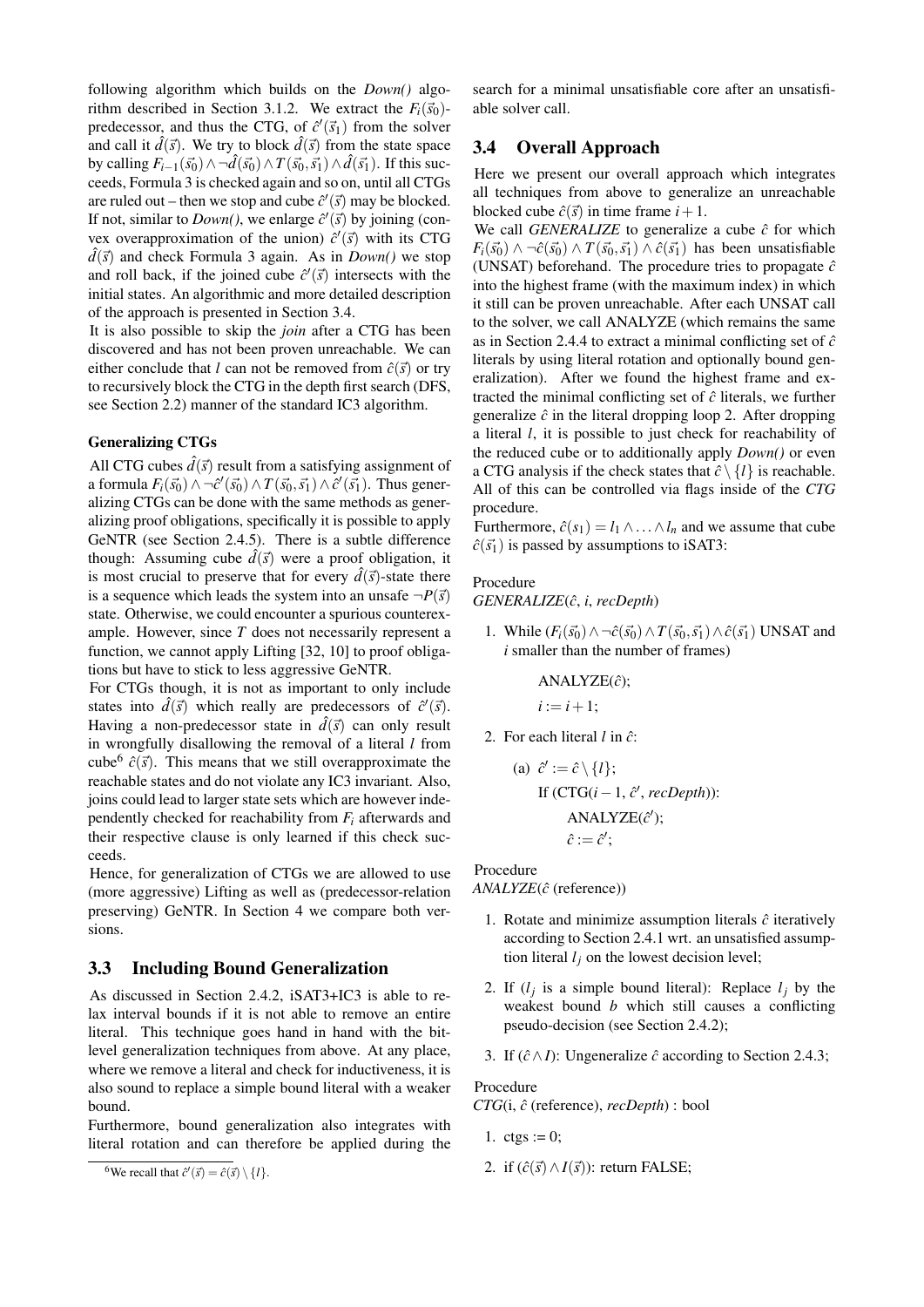3. Call the solver on  $F_i(\vec{s_0}) \wedge \neg \hat{c}(\vec{s_0}) \wedge T(\vec{s_0}, \vec{s_1}) \wedge \hat{c}'(\vec{s_1});$ 

Case SAT:

- (a) Extract a  $F_i(\vec{s})$ -predecessor cube  $\hat{d}(\vec{s})$ ;
- (b) if (*recDepth* > *maxRecDepth*): return FALSE;
- (c) check for a  $F_{i-1}(\vec{s})$ -predecessor of  $\vec{d}(\vec{s})$ ;

```
if (there is a F_{i-1}(\vec{s})-predecessor of \hat{d}(\vec{s}) or
(d(\vec{s}) \land I(\vec{s})) or (ctgs > maxCTGs) or only-
Down):
```

```
ctgs := 0;
```
Join  $\hat{c}(\vec{s}) = \hat{c}(\vec{s}) \sqcup \hat{d}(\vec{s})$  and go to 2.;

else:

```
ctgs := ctgs + 1;GENERALIZE(\hat{d}, i - 1, \text{recDepth} + 1),
learn new clause \hat{d} and go to 2.;
```
#### Case UNSAT:

(a) return TRUE;

After every unsatisfiable solver call during inductive generalization, we always analyze the conflict for further generalization potential using literal rotation and bound generalization. For simplicity of the presentation we do not explicitly state but assume that every extracted predecessor state for *Down()* or CTG is generalized via GeNTR (see Section 2.4.5) or Lifting (see Section 3.2) depending on the configuration.

The global parameters *onlyDown*, *maxRecDepth*, as well as *maxCTGs* allow us to individually control the different modules. Hereby, the Boolean variable *onlyDown* decides whether only the *Down()* algorithm is used or it is complemented by CTG analysis. The counters *maxRecDepth* and *maxCTGs* control the recursion depth during CTG analysis resp. the number of CTGs that we are allowed to enumerate and to discharge.

The algorithm differs from the prior approach in iSAT3+IC3 (see Section 2.4.4) by the fact, that literal dropping is done only after the highest frame in which the cube can be proven unreachable has been identified (see step 1. of generalize). Thus, it is not done after each propagation of  $\hat{c}$  to a higher frame.

It also incorporates inductive generalization, i.e. for checking whether cube  $\hat{c}$  can be generalized to cube  $\hat{c}$ <sup>*''*</sup> in frame *i* + 1 we always check  $F_i(\vec{s}_0) \wedge \neg \hat{c}''(\vec{s}_0) \wedge T(\vec{s}_0, \vec{s}_1) \wedge \hat{c}''(\vec{s}_1)$ instead of  $F_i(\vec{s}_0) \wedge \neg \hat{c}(\vec{s}_0) \wedge T(\vec{s}_0, \vec{s}_1) \wedge \hat{c}''(\vec{s}_1)$  as in Section 2.4.4. Furthermore, we additionally implemented *Down()* and *CTG* analysis for even stronger generalization.

## 4 Experimental Results

For our experiments we use the same benchmarks as [34], [36] and [30]. The benchmark set contains 8778 instances originating from TargetLink-generated production C code from the automotive domain containing a fair amount of floating-point arithmetic. Each benchmark describes a goal defined by a structural code coverage metric (e.g. MC/DC) which correlates to the reachability of a certain line of code. Thus, unreachable goals correspond to dead code.

The experiments of iSAT3 were performed on a cluster – with each cluster node having 64 GB RAM and two 8-core CPUs @2.6 GHz. We applied a time limit of 300 seconds and a memory limit of 4 GB per benchmark. The results for the  $EP{\text -}CBMC$ <sup>7</sup> experiments were achieved on a a similar CPU type (also @2.6 GHz) using the same limits.

*Configuration.* To evaluate the effectiveness of the newly integrated generalization methods into iSAT3+IC3, we performed many experiments (de-)activating and combining the different available generalization schemes. As using *literal rotation*, *bound generalization* and *GeNTR* has proven to be effective [36], we activate them in the baseline configuration of iSAT3+IC3. Furthermore, to avoid blowing up the parameter space, we fix the following parameter values (see Section 3.4) based on [23]: *maxRecDepth* = 1 and  $maxCTGs = 3$  when CTG analysis is activated, otherwise  $maxRecDepth = 0.$ 

In addition to iSAT3 using BMC, *k*-induction and Craig Interpolation (CI), we provide different settings of iSAT3+IC3: *indi*<sup>8</sup> corresponds to initial suffix length of *i* (see Section 2.4.6), *+abort* performs restarts with longer suffixes which is also discussed in Section 2.4.6, *+ld* performs literal dropping in GeNTR, during ungeneralization of initial cubes (see Section 2.4.3), and in each propagation step during generalization of a blocked cube (as in Section 2.4.4), *+ldonce* performs literal dropping only *once* after the propagation of a blocked cube is finished (as in Section 3) and not in GeNTR or ungeneralization, the option *+ig* activates inductive generalization (as described in Section 3.1) with basic literal dropping from Section 3.1.1, *+j* applies the *Down()* algorithm from Section 3.1.2, *+ctg* applies CTG analysis from Section 3.2, and finally, *+lf* replaces GeNTR by Lifting for generalizing CTGs as discussed in Section 3.2. Additionally, we evaluated EP-CBMC, which bases on CBMC and uses the EP tool chain to perform an additional *k*-Induction check [31].

*Presentation.* The results for iSAT3 for all different configurations can be found in Table 1. Column 2 and 3 show the number of detected counterexamples (CEX) and unreachable goals (i.e. dead code (DC)), resp., while column 4 contains the number of unresolved instances within the applied time or memory limit (T/M). The following column displays the number of uniquely detected dead code. By unique, we address results which have been found by neither a portfolio (PF) consisting of the first four solvers, namely EP-CBMC and iSAT3 using BMC, *k*-Induction or Craig Interpolation (we call this portfolio PF1) nor the (currently) best model checker portfolio from [36] consisting of all solvers from PF1 and  $iSAT3+IC3<sub>1</sub>$  (ind2 +abort) (PF2).

 $7$ based on CBMC version 5.12.4 [14]

<sup>&</sup>lt;sup>8</sup>We decided to perform experiments for  $i = 0$  and  $i = 2$  as the former is the standard IC3 algorithm and the latter has proven to be the best suffix configuration in [36].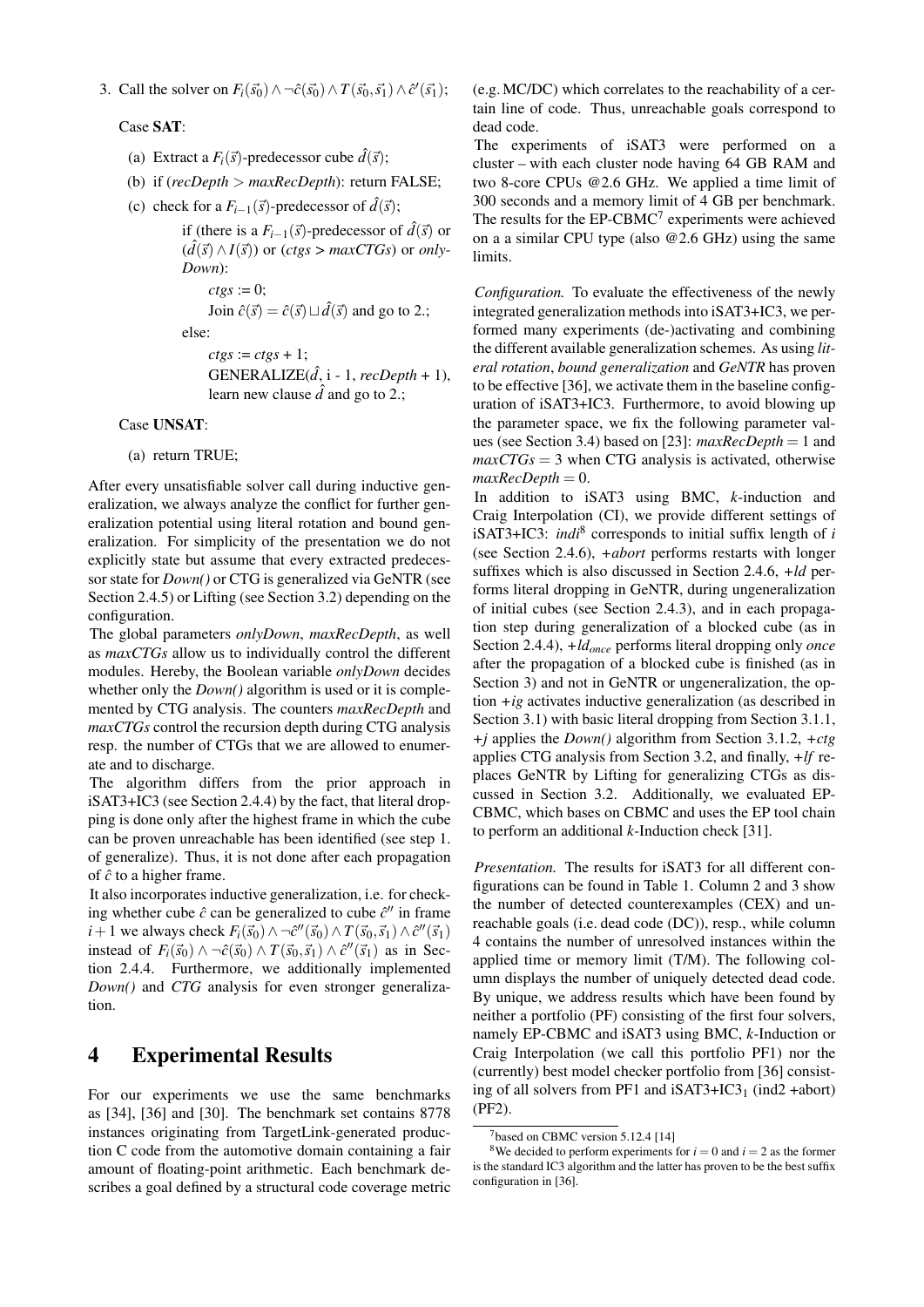|                                                       |            |                |           | uniq. DC                 | $\varnothing$ time ratio | Øred. rate | $\varnothing$ impr. |
|-------------------------------------------------------|------------|----------------|-----------|--------------------------|--------------------------|------------|---------------------|
|                                                       | <b>CEX</b> | DC             | $\rm T/M$ | <b>PF1/PF2</b>           | addGen                   | litDrop    | boundGen            |
| iSAT3 BMC                                             | 7671       | $\overline{a}$ | 1107      | $\overline{\phantom{a}}$ | $\overline{\phantom{a}}$ |            |                     |
| iSAT3 $k$ -Induction                                  | 7620       | 614            | 544       |                          |                          |            |                     |
| $EP-CBMC$ $k$ -Induction                              | 7644       | 628            | 506       |                          |                          |            |                     |
| iSAT3 Craig Interpolation                             | 7653       | 977            | 148       |                          |                          |            |                     |
| $iSAT3+IC31$ (ind2 +abort)                            | 7533       | 997            | 248       | 23/0                     |                          | 0.92       | 0.05                |
| $iSAT3+IC32$ (ind0 +abort +ig)                        | 7264       | 1002           | 512       | 28/8                     | 0.12                     | 0.87       | 0.05                |
| PF1 [Portfolio 1 (w/o iSAT3+IC3 <sub>i</sub> )]       | 7672       | 995            | 111       |                          |                          |            |                     |
| PF2 [PF1 $\cup$ iSAT+IC3 <sub>1</sub> ]               | 7672       | 1018           | 88        |                          |                          |            |                     |
| <b>PF3</b> [PF1 $\cup$ <b>iSAT+IC3</b> <sub>2</sub> ] | 7672       | 1023           | 83        |                          |                          |            |                     |
| <b>PF4</b> [PF2 $\cup$ iSAT+IC3 <sub>2</sub> ]        | 7672       | 1026           | 80        |                          |                          |            |                     |
| iSAT3+IC3 ind0                                        | 6977       | 973            | 828       | 14/2                     | $\overline{\phantom{a}}$ | 0.87       | 0.04                |
| iSAT3+IC3 ind0 +ld                                    | 6803       | 924            | 1051      | 19/6                     |                          | 0.87       | 0.03                |
| $iSAT3+IC3$ ind $0+Id_{\text{once}}$                  | 7034       | 996            | 748       | 26/7                     | 0.12                     | 0.87       | 0.03                |
| $iSAT3+IC3$ ind $0 + ig$                              | 7090       | 1002           | 686       | 27/7                     | 0.12                     | 0.87       | 0.05                |
| $iSAT3+IC3$ ind $0 + ig + j$                          | 6918       | 983            | 877       | 16/4                     | 0.18                     | 0.87       | 0.05                |
| $iSAT3+IC3$ ind $0 + ig + ctg$                        | 6997       | 984            | 797       | 21/2                     | 0.24                     | 0.87       | 0.05                |
| $iSAT3+IC3$ ind $0 + ig + ctg + If$                   | 7126       | 987            | 665       | 20/3                     | 0.23                     | 0.88       | 0.05                |
| $iSAT3+IC3$ ind $0 + ig + ctg + j$                    | 6996       | 983            | 799       | 21/2                     | 0.24                     | 0.87       | 0.05                |
| $iSAT3+IC3$ ind $0 + ig + ctg + j + lf$               | 7125       | 987            | 666       | 20/3                     | 0.23                     | 0.88       | 0.05                |
| iSAT3+IC3 ind0 +abort                                 | 7407       | 995            | 376       | 25/3                     |                          | 0.87       | 0.04                |
| $iSAT3+IC3$ ind $0 + abort + ig$                      | 7264       | 1002           | 512       | 28/8                     | 0.12                     | 0.87       | 0.05                |
| $iSAT3+IC3$ ind0 +abort +ig +ctg + lf                 | 7144       | 986            | 648       | 20/3                     | 0.24                     | 0.88       | 0.05                |
| iSAT3+IC3 ind2                                        | 7480       | 991            | 307       | 19/1                     |                          | 0.92       | 0.05                |
| $iSAT3+IC3$ ind $2 + ig$                              | 7508       | 993            | 277       | 22/3                     | 0.12                     | 0.92       | 0.05                |
| $iSAT3+IC3$ ind2 +ig +ctg + lf                        | 7514       | 995            | 269       | 22/4                     | 0.18                     | 0.93       | 0.05                |
| iSAT3+IC3 ind2 +abort                                 | 7533       | 997            | 248       | 23/0                     | $\blacksquare$           | 0.92       | 0.05                |
| $iSAT3+IC3$ ind2 +abort +ig                           | 7549       | 996            | 233       | 22/3                     | 0.12                     | 0.92       | 0.05                |
| $iSAT3+IC3$ ind2 +abort +ig +ctg + lf                 | 7533       | 995            | 250       | 22/4                     | 0.18                     | 0.93       | 0.05                |

Table 1 Experimental results over 8778 benchmark instances (time limit 300s, memory limit 4 GB per instance)

The last three columns relate to the performance of the additional generalization (addGen) techniques. Firstly, we present the average time ratio which was consumed by all activated additional generalization techniques (*+ig*, *+j*, *+ctg*) followed by the average reduction rate wrt. the removed literals (litDrop) achieved by the *complete* generalization effort and the average fraction of simple bound literals which could be relaxed via bound generalization (boundGen).

We compute the average by taking all (not  $\mu$ trivially") solved instances of one variant. Trivially solved instances may occur e.g. due to the initial BMC calls (with more than a single unrolling of the transition relation) of IC3, which may be quite a lot if the suffix has been prolonged – in these cases no cubes are blocked and no generalization takes place. We remark, that for *ind2* and all *+abort* settings, the number of trivially solved instances increases due to significantly more and also more complex BMC calls. Thus, these variants are able to solve benchmarks where other variants get stuck which is often the case if the benchmark does not allow for strong generalization of cubes. As a result, we can observe better average reduction rates for *ind2* configurations.

## **Discussion**

We start our analysis in the second part of Table 1. Going through the results step by step, we observe that performing literal dropping during cube propagation, GeNTR and ungeneralization (setting *+ld*) as in Section 2.4.4 is inferior – in terms of counterexamples as well as dead code – to doing it only once after the propagation effort (setting *+ldonce*). Furthermore, if we apply literal dropping with inductive generalization (*+ig*) we can improve these results even more (namely by 62 more solved instances). Apparently the best configuration found in [36] – iSAT3+IC3 *ind0* (generalization of blocked cubes only via literal rotation with bound generalization) – for standard IC3 (no suffix, no restarts) has a lot of potential for improvement when applying a more efficient literal dropping with inductive generalization.

Interestingly, the methods for further generalization (*+j*, *+ctg*) of blocked cubes which achieve very strong results on bit-level seem to be less capable in finding dead code. However, in terms of solved instances in total (163 more than stand-alone iSAT3+IC3 *ind0*), the best configuration for iSAT3+IC3 *ind0* applies inductive generalization (*+ig*) and CTG analysis (*+ctg*) and it does not make much of a difference whether or not we apply joins from *Down()* in addition  $(+i)$ . However, in this configuration it is necessary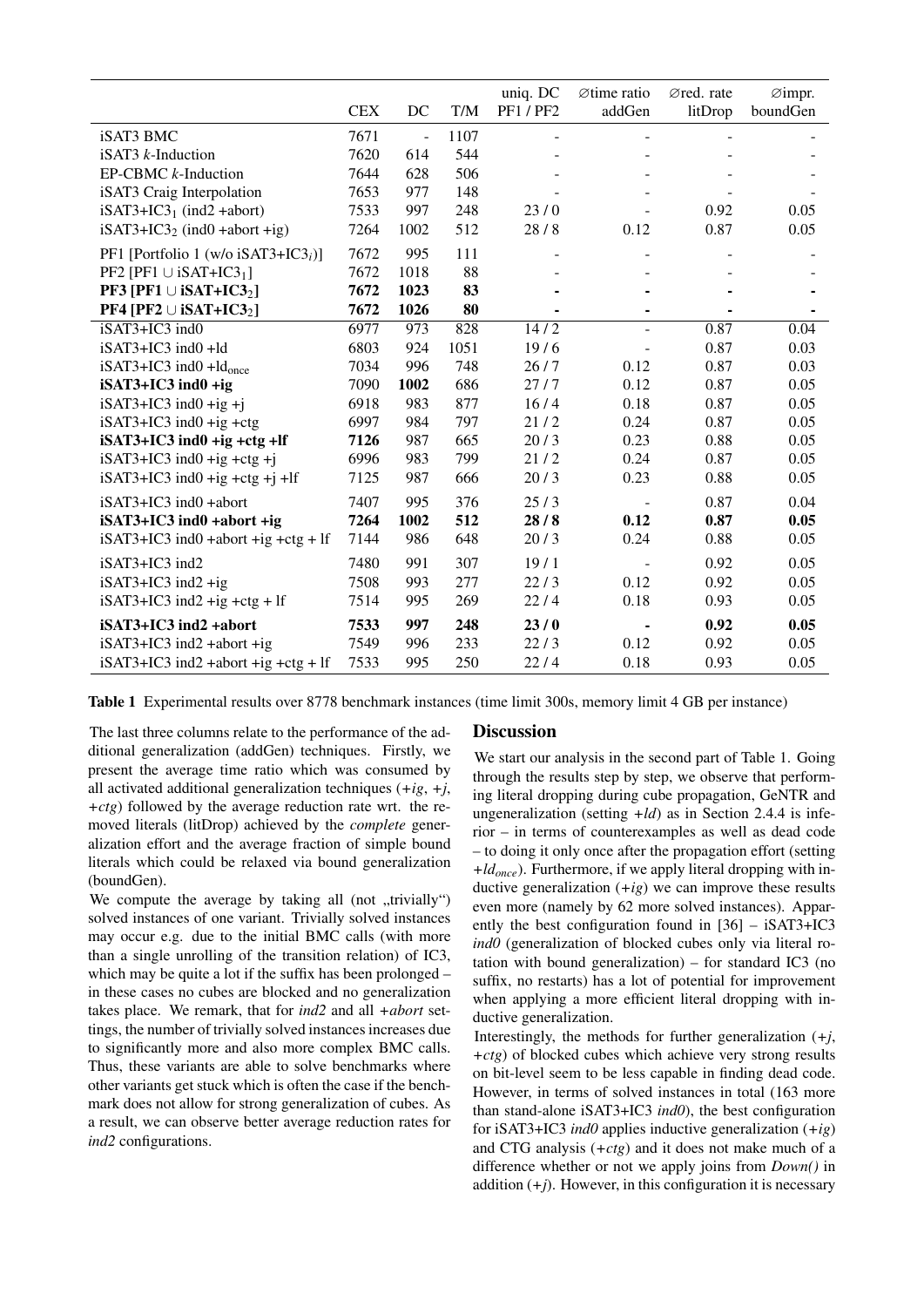to generalize CTGs more aggressively using Lifting (*+lf*) instead of GeNTR to achieve best results.

For further experiments incorporating the symbiosis of IC3 and k-Induction from Section 2.4.6 [36], we stick to the best two configurations of standard iSAT3+IC3: iSAT3+IC3 *ind0 +ig* regarding dead code detection (1002) and iSAT3+IC3 *ind0 +ig +ctg +lf* regarding counterexamples (7126) and also overall solved instances. When considering these configurations using longer suffixes and aborts, the results paint a slightly different picture.

We start by focusing on the *+abort* configuration of iSAT3+IC3 *ind0*. Again, it is beneficial to apply literal dropping with inductive generalization (*+ig*) but only for detecting dead code. Here, with 1002 detected instances of dead code, we achieve the best result over all configurations. iSAT3+IC3 *ind0 +ig* (without *+abort*) is also able to find 1002 instances of dead code but the number of found counterexamples benefits from aborting. On the other hand, using plain iSAT3+IC3 *ind0 +abort* detects even more counterexamples. When we look at *+ig +ctg +lf* (which we found best for iSAT3+IC3 *ind0*) the results are inferior to the other two *+abort* configurations. However for iSAT3+IC3 *ind2* without *+abort*, *+ig +ctg +lf* is again the best configuration solving 38 more instances in total than plain iSAT3+IC3 *ind2*.

The iSAT3+IC3 *ind2 +abort* configuration is a really close call. Having the best overall result using inductive generalization  $(+ig)$ , the most dead code (by one) is still found using the standard configuration.

Our results indicate, that the impact of more sophisticated cube generalization techniques decreases the more IC3 shifts from local reasoning to global reasoning with more complex solver calls for searching  $\neg P$  predecessors with longer suffixes, i.e. longer unrollings of *T*. This does not necessarily come as a surprise, since this may result in less local IC3-like cube blocking.

*Additional Effort for Generalization.* Applying additional generalization techniques consumes additional time. With 12%, simple literal dropping with (also without) inductive generalization  $(+ig)$  seems to be the cheapest of them. Using  $Down() (+i)$  in addition consumes 6% more of the runtime while the most expensive technique is the CTG analysis (*+ctg*) with up to 24% consumption.

*Reduction Rates.* Throughout the configurations we observe very similar reduction and bound generalization rates. It seems that the differences are not too significant and exceed the expressiveness of an average value. Nevertheless, the number of solved instances indicate the benefit of using (most of) the additional generalization techniques. This is an interesting issue which should be investigated further.

Another interesting result is, that – for most configurations – bound generalization is able to relax approximately 5% of the simple bound literals of a blocked cube on average. This is a significant amount, when considering that it is only applied to complement literal removal.

*Portfolio Approach.* In [36], we not only had a look at

the results of different iSAT3+IC3 configurations but also used the best configuration to complement and improve a portfolio of the existing four solvers. We want to achieve the same here and thus consider the (until now) neglected column 5 (uniquely solved dead code instances) as well as the upper part of Table 1. PF1 is the portfolio of the four existing solvers which was complemented and improved by 23 solved DC instances by adding  $iSAT3+IC3<sub>1</sub>$ (ind2 +abort). This led to PF2 in [36]. Looking at the left part of column 5 reveals that using additional generalization techniques lead to even more uniquely solved DC instances compared to PF1 for some configurations. We selected iSAT3+IC3 *ind0 +abort +ig* with 28 instances as the best iSAT3+IC3 configuration for detecting dead code ( $iSAT3+IC3<sub>2</sub>$ ). Adding  $iSAT3+IC3<sub>2</sub>$  to PF1 instead of iSAT3+IC3 $_1$  (which leads to PF3) reduces the number of unresolved instances by additional 6% compared to PF2 (from 88 to 83) increasing the benefit of having iSAT3+IC3 in the portfolio from 21% to 25%.

Even when compared to PF2 which includes  $iSAT3+IC3<sub>1</sub>$ , the right part of column 5 shows that additional generalization is still able to offer some improvements regarding dead code detection. Our selected configuration  $iSAT3+IC3<sub>2</sub>$ still provides the best improvement by additional 8 solved DC instances. Thus, adding  $iSAT3+IC3<sub>2</sub>$  to PF2 (see PF4) reduces the number of unsolved instances even further, increasing the reduction compared to PF2 to 9% and the overall benefit to 28%.

# 5 Conclusion

We extended an interval abstraction and ICP based SMTimplementation of IC3 (iSAT3+IC3) with different variants of the most common bit-level techniques for generalizing blocked cubes (learned clauses). We discussed the generalization of CTGs in the case of general transition relations and the applicability of more aggressive generalization techniques than GeNTR. Furthermore, we gave an intensive evaluation of their potential in the context of iSAT3. By adding inductive generalization incorporating a more efficient literal dropping approach, we could significantly improve the best standard IC3 (without target enlargement) variant from iSAT3+IC3 by reducing the number of unsolved instances by 142 (828 to 686), including 29 more solved dead code instances.

By bringing CTG analysis into the equation, we were able to improve the capability of finding counterexamples in standard IC3 significantly, although this approach was not able to improve the amount of found dead code in comparison to plain inductive generalization with literal dropping. Generalizing CTGs more aggressively and taking the risk of adding spurious CTGs (which does not affect the correctness) seems to pay off and is always slightly improving the overall performance. Interestingly, we observed, that the *Down()* algorithm has no significant impact on the efficiency of any of our tested iSAT3+IC3 variants. Additionally, our results indicate that iSAT3+IC3 variants with longer suffixes (*ind2* and *abort* versions) and therefore less local reasoning benefit less from more sophisticated tech-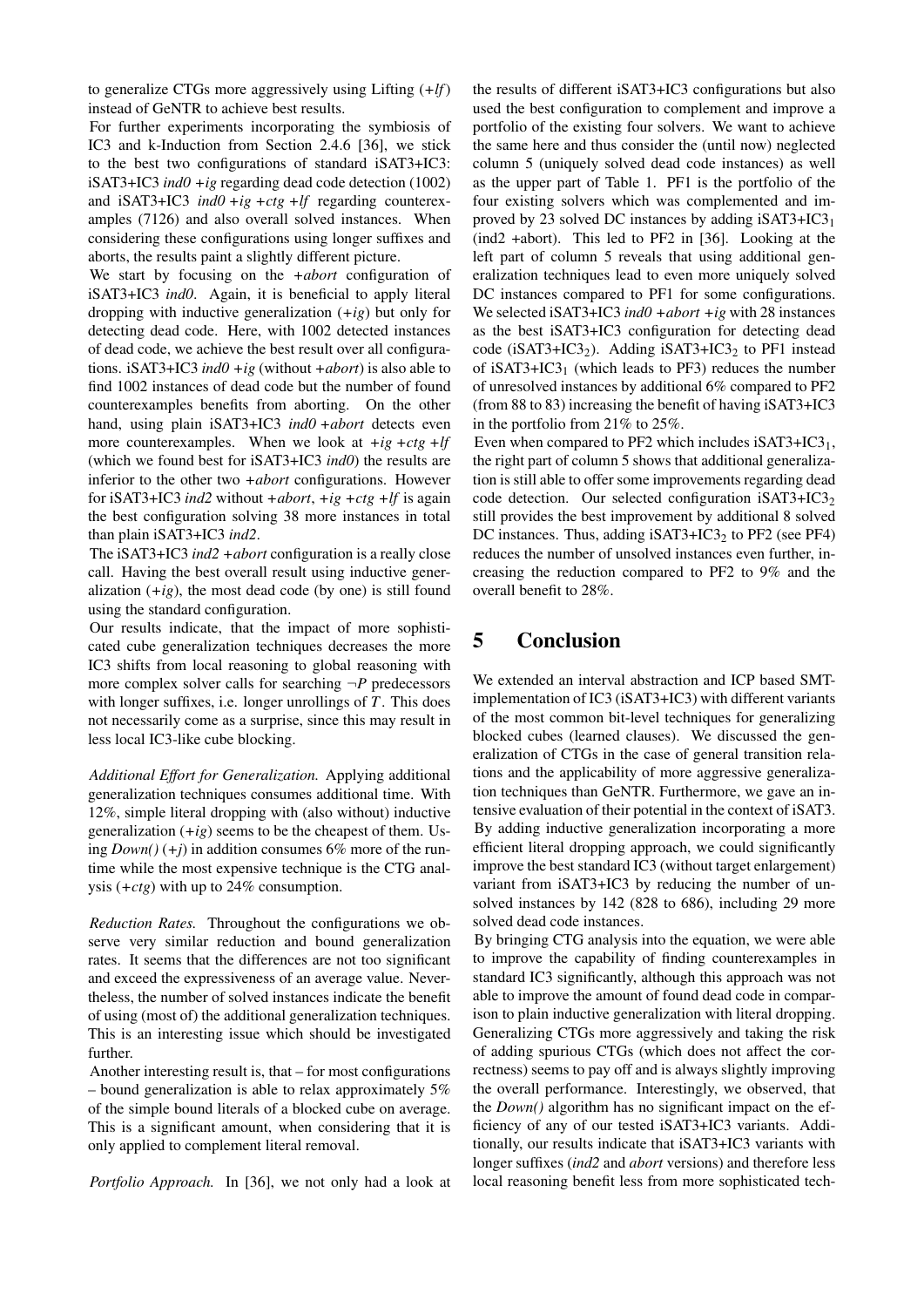niques for blocked cube generalization than standard IC3. Furthermore, we determined a iSAT3+IC3 configuration – namely iSAT3+IC3 *ind0 +abort, +ig* – which is able to improve the best solver portfolio from [36] even more, both by complementing the portfolio as well as replacing the currently used iSAT3+IC3 configuration.

It is fair to say, that results and insights from bit-level IC3 and its generalization techniques can not be directly transferred to iSAT3+IC3. We could not observe such a significant increase in efficiency as [23, 21] did for instance by using CTG and *Down()*. However, employing inductive generalization paid off in general, definitely making its integration into iSAT3+IC3 worthwhile.

In the future we plan to integrate ReverseIC3 [39] into iSAT3+IC3.

## 6 Literature

- [1] Frédéric Benhamou and Laurent Granvilliers. Continuous and Interval Constraints. In *Handbook of Constraint Programming*, volume 2 of *Foundations of Artificial Intelligence*, pages 571–603. Elsevier, 2006.
- [2] Tom Bienmüller and Tino Teige. Satisfaction Meets Practice and Confidence. In *SC-square 2016*.
- [3] Armin Biere, Alessandro Cimatti, Edmund M. Clarke, Masahiro Fujita, and Yunshan Zhu. Symbolic Model Checking Using SAT Procedures instead of BDDs. In *DAC 1999*.
- [4] Johannes Birgmeier, Aaron R. Bradley, and Georg Weissenbacher. Counterexample to Induction-Guided Abstraction-Refinement (CTIGAR). In *CAV 2014*.
- [5] Aaron R. Bradley. SAT-Based Model Checking without Unrolling. In *VMCAI 2011*.
- [6] Aaron R. Bradley and Zohar Manna. Checking safety by inductive generalization of counterexamples to induction. In *Formal Methods in Computer-Aided Design, 7th International Conference, FMCAD*, 2007.
- [7] Martin Brain, Vijay D'Silva, Alberto Griggio, Leopold Haller, and Daniel Kroening. Deciding Floating-Point Logic with Abstract Conflict Driven Clause Learning. *Formal Methods in System Design*, 45(2):213–245, 2014.
- [8] Robert K. Brayton and Alan Mishchenko. ABC: an academic industrial-strength verification tool. In *Computer Aided Verification, 22nd International Conference, CAV*, 2010.
- [9] Roberto Cavada, Alessandro Cimatti, Michele Dorigatti, Alberto Griggio, Alessandro Mariotti, Andrea Micheli, Sergio Mover, Marco Roveri, and Stefano Tonetta. The nuxmv symbolic model checker. In *Computer Aided Verification - 26th International Conference, CAV*. Springer, 2014.
- [10] Hana Chockler, Alexander Ivrii, Arie Matsliah, Shiri Moran, and Ziv Nevo. Incremental Formal Verification of Hardware. In *FMCAD 2011*.
- [11] Jürgen Christ, Jochen Hoenicke, and Alexander Nutz. Smtinterpol: An interpolating SMT solver. In *Model Checking Software - 19th International Workshop, SPIN*, 2012.
- [12] Alessandro Cimatti and Alberto Griggio. Software Model Checking via IC3. In *CAV 2012*.
- [13] Alessandro Cimatti, Alberto Griggio, Bastiaan Joost Schaafsma, and Roberto Sebastiani. The mathsat5 SMT solver. In *Tools and Algorithms for the Construction and Analysis of Systems - 19th International Conference, TACAS*.
- [14] Edmund M. Clarke, Daniel Kroening, and Flavio Lerda. A Tool for Checking ANSI-C Programs. In *TACAS 2004*.
- [15] Leonardo Mendonça de Moura and Nikolaj Bjørner. Z3: an efficient SMT solver. In *Tools and Algorithms for the Construction and Analysis of Systems, 14th International Conference, TACAS*, Lecture Notes in Computer Science, 2008.
- [16] Niklas Eén, Alan Mishchenko, and Robert K. Brayton. Efficient Implementation of Property Directed Reachability. In *FMCAD 2011*.
- [17] Niklas Eén and Niklas Sörensson. An Extensible SAT-solver. In *SAT 2003*.
- [18] Niklas Eén and Niklas Sörensson. Temporal Induction by Incremental SAT Solving. *Electr. Notes Theor. CS*, 89(4):543–560, 2003.
- [19] Andreas Eggers. *Direct Handling of Ordinary Differential Equations in Constraint-Solving-Based Analysis of Hybrid Systems*. PhD thesis, Carl von Ossietzky University of Oldenburg, 2014.
- [20] Martin Fränzle, Christian Herde, Tino Teige, Stefan Ratschan, and Tobias Schubert. Efficient Solving of Large Non-Linear Arithmetic Constraint Systems with Complex Boolean Structure. *JSAT*, 1(3-4):209– 236, 2007.
- [21] Alberto Griggio and Marco Roveri. Comparing different variants of the ic3 algorithm for hardware model checking. *IEEE Trans. Comput. Aided Des. Integr. Circuits Syst.*, 35(6), 2016.
- [22] Zyad Hassan, Aaron R. Bradley, and Fabio Somenzi. Incremental, inductive CTL model checking. In *Computer Aided Verification - 24th International Conference, CAV*, 2012.
- [23] Zyad Hassan, Aaron R. Bradley, and Fabio Somenzi. Better generalization in IC3. In *Formal Methods in Computer-Aided Design, FMCAD 2013*, 2013.
- [24] Christian Herde. *Efficient Solving of Large Arithmetic Constraint Systems with Complex Boolean Structure: Proof Engines for the Analysis of Hybrid Discrete-Continuous Systems*. PhD thesis, Carl von Ossietzky University of Oldenburg, 2011.
- [25] Krystof Hoder and Nikolaj Bjørner. Generalized Property Directed Reachability. In *SAT 2012*.
- [26] Dejan Jovanovic and Bruno Dutertre. Property-Directed k-Induction. In *FMCAD 2016*.